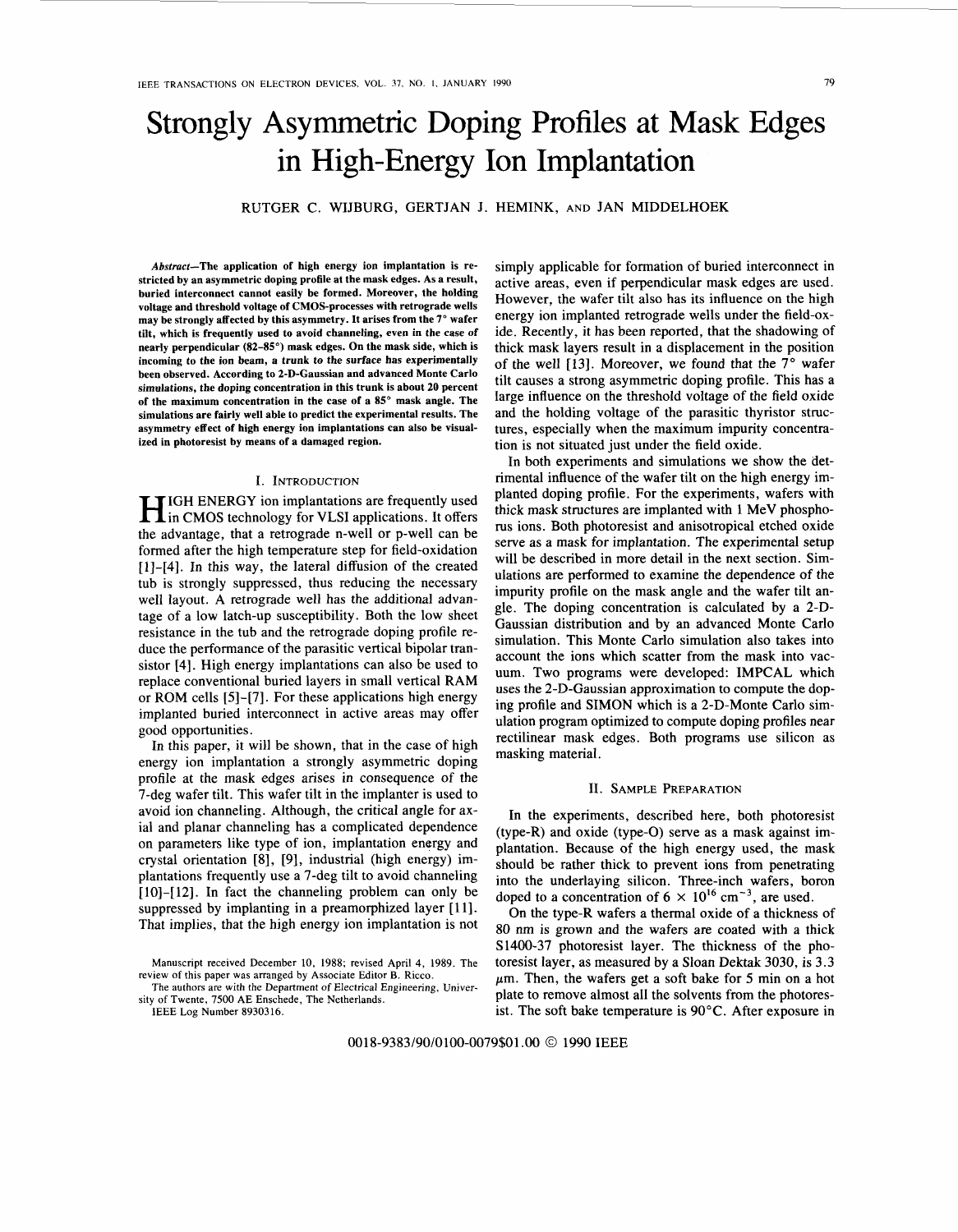

**Fig.** 1. **The mask structure at a 3-in wafer made in order to create a incoming and shadow side to the ion beam.** 

a Canon wafer stepper FPA-1550 and development of the resist, no post baking is applied to preserve the maximum steepness of the photoresist mask edges. Two long photoresist mask edges are created as visualized in Fig. 1. For inspection of the photoresist in a SEM, also some wafers with many long photoresist lines are made, using exactly the same procedure.

The type-0 wafers are oxidized at 1050°C in a wet oxygen ambient for 10 h. This results in  $1-\mu m$  thick oxide. On top of it, another  $1-\mu m$  thick phosphorus and boron rich oxide layer is deposited in a CVD-reactor. Directly after deposition, the wafers are annealed at 900°C for 30 min in a nitrogen ambient. The total oxide thickness, measured with an ordinary ellipsometer, is  $2.1 \mu m$ . A thin photoresist structure is made (comparable to the one shown in Fig. 1) and the wafers are etched in a RIE-reactor with a CHF<sub>3</sub>-plasma. The power density is  $0.55$  $W \cdot cm^{-2}$  and the CHF<sub>3</sub>-flow 10 sccm. In order to obtain fully anisotropical edges no oxygen is added during etching. The pressure is kept at a low value of  $13 \times 10^{-6}$  bar to avoid polymerization. The etching process is controlled by an interferometer. Finally the thin photoresist layer is removed.

Both type-P and type-0 wafers are placed in a high energy implanter with a  $7^{\circ}$  wafer tilt (see Fig. 2). In this way, the mask edge at the left side lays more or less in the shadow of the incoming beam, whereas the mask edge on the right side is more receptive to the incoming beam. Further, these edges will be denoted as shadow side and incoming side, respectively. The sweep of the ion beam scanning over the 3-in wafers may introduce a deviation from the  $7^\circ$  tilt. However, the mask edges are closely situated to the middle of the wafer and thus rather centered in the ion beam sweep. Therefore, the deviation from the  $7^{\circ}$  tilt will be less than  $0.4^{\circ}$ .

Phosphorus ions with an energy of 1 MeV are implanted up to a maximum dose of  $2 \times 10^{13}$  cm<sup>-2</sup>. After removing the photoresist layer from the type-R wafers, an anneal step of 30 min at 800°C in a nitrogen ambient is carried out in order to remove the implantation damage and to activate the implanted phosphorus ions. The wafers are etched in BHF to remove any oxide. Thereafter, the silicon surface is ball-grooved at several places along the lines, where the shadow and incoming mask edges were situated. These grooves are stained in an etch, which is



**Fig. 2. (a) Placement of the wafer with the long mask lines in the implanter;** (b) **a shadow side arises on the left mask edge and an incoming side at the right mask edge depending on the wafer tilt angle and mask angle.** 

composed of pure hydrofluoric acid with a few drops of 60-percent nitric acid. Under the influence of light, this etch colors the p-doped areas dark, while the n-doped areas including the depletion layer remain uncolored.

#### III. SIMULATION OF ION IMPLANTATION

Several simulation techniques can be used to calculate the influence of mask edges on the doping profile when using high energy ion implantation. Superposition of a single Point-Response function [ **141** over the complete simulation area is a rather simple and fast technique which can be easily implemented in a computer program (see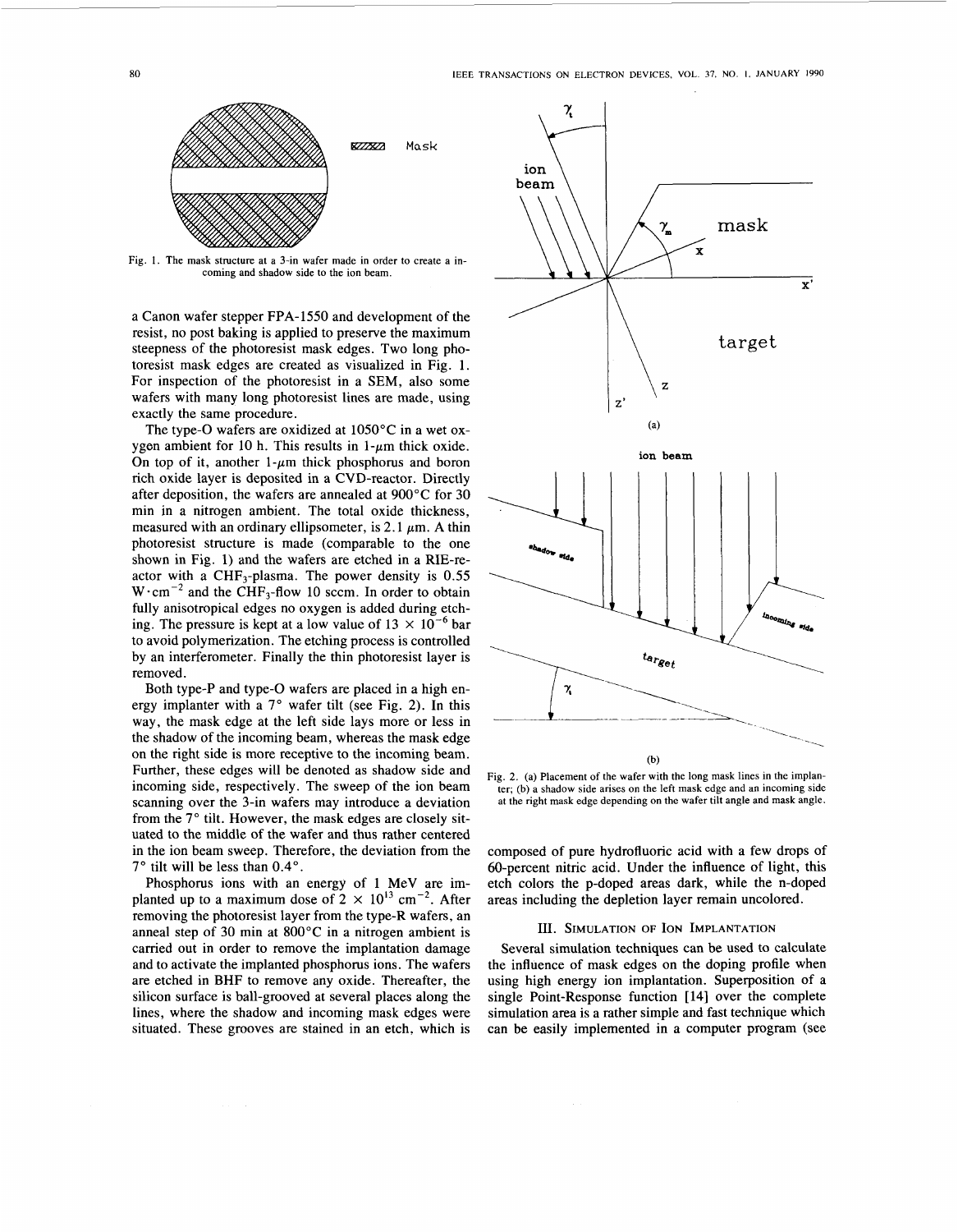Fig. 3). This description is very simple and it is possible to derive a mathematical expression for the solution of the convolution integral, therefore this method is very fast. The Point-Response function may be described with a 2-D-Gaussian probability distribution as proposed by Furukawa et al. [ **151.** A modification to this theory was made by Runge [16] in order to incorporate arbitrary mask shapes. The normalized two-dimensional impurity distribution may be described as [16]

$$
\frac{F(x, z)}{F_{\text{max}}} = \frac{G(x)G(z)}{F_{\text{max}}} = \frac{1}{\sqrt{2\pi}\Delta_x}
$$

$$
\int_{-\infty}^{\infty} \exp\left(-\frac{(x-\xi)^2}{2\Delta_x^2}\right)
$$

$$
-\frac{(z - d_{ox}(\xi) - R_p)^2}{2\Delta_{R_p}^2}d\xi \qquad (1)
$$

where  $\Delta_x$  is the lateral straggle,  $\Delta_{R_p}$  the projected straggle, and  $R_p$  the projected range. The shape of the mask is described by  $d_{\text{o}x}(x)$ . For simplicity, it is assumed here, that the stopping power of the mask material equals the stopping power of silicon. Equation **(1)** should be modified to incorporate the effect of the tilted wafer [17]. If the mask shape is linear and no ions are assumed to penetrate through the mask outside the edge area, the solution can be given by

$$
\frac{F(x, z)}{F_{\text{max}}} = \frac{\exp\left(-\frac{(x \tan \gamma_t - (z - R_p))^2}{2\Delta_{R_p}^2 C_f^2}\right)}{2C_f}
$$
\n
$$
\cdot \left[1 - \text{erf}\left(\frac{x + \tan \gamma_t \left(\frac{\Delta_x}{\Delta_{R_p}}\right)^2 (z - R_p)}{\sqrt{2} \Delta_x C_f}\right)\right]
$$

$$
+\frac{\exp\left(-\frac{(-x\tan(\gamma_m-\gamma_t)-(z-R_p))^2}{2\Delta_{R_p}^2C_e^2}\right)}{2C_e}
$$

$$
\cdot\left[1-\text{erf}\left(\frac{-x+\tan(\gamma_m-\gamma_t)\left(\frac{\Delta_x}{\Delta_{R_p}}\right)^2(z-R_p)}{\sqrt{2}\Delta_xC_e}\right)\right]
$$
(2)

with

$$
C_f = \sqrt{1 + \left(\frac{\Delta_x}{\Delta_{R_p}}\tan\,\gamma_t\right)^2}
$$



**Fig.** *3.* **Simulation of implantation in a target. The doping profile can be calculated by superposition of a single Point-Response function.** 

and

$$
C_e = \sqrt{1 + \left(\frac{\Delta_x}{\Delta_{R_p}}\tan\left(\gamma_m - \gamma_t\right)\right)^2}.
$$

The first team in (2) represents the impurity distribution of a wafer tilted with an angle  $\gamma_t$ . The second term incorporates the effect of the mask edge, with a mask angle  $\gamma_m$ . The above-mentioned equation is embodied in the computer program IMPCAL. Using the transformation,

$$
x = x' \cos \gamma_t - z' \sin \gamma_t \tag{3}
$$

$$
z = z' \cos \gamma_t - x' \sin \gamma_t \tag{4}
$$

the two-dimensional impurity distribution can easily be computed for arbitrary mask angles and wafer tilt angles. The used values for  $R_p$  and  $\Delta_{R_p}$  are 0.995 and 0.195  $\mu$ m, respectively [18], and  $\Delta_x$  equals  $\Delta_{R_p}$ .

Although, (2) is a rather rough way to characterize the 2-D doping profile, it will be shown, that the strong asymmetry in high energy ion implantation due to the 7<sup>°</sup> wafer tilt is well predicted by it. The Gaussian approximation may not be correct for high energy implantations. A more accurate description might be a Pearson probability distribution in the vertical direction combined with a Gaussian distribution with a depth dependent standard deviation in the lateral direction [19]. To obtain an even better accuracy, Monte Carlo simulations can be used [20], [21]. An advantage of the Monte Carlo method is that ions which leave or scatter from the mask edge can be taken into account. After leaving the mask edge these ions travel through the vacuum and they finally may reenter the target (see Fig. **4).** Using a convolution method it is not possible to take these ions into account, it is also not possible to compute the implantation profile if  $\gamma_m - \gamma_t > 90^\circ$ , with  $\gamma_m$  the angle between the mask edge and the target and  $\gamma_l$ the tilt angle (see Fig. 2). Especially when  $\gamma_m - \gamma_i$  =  $90^\circ$  or when light ions are used (like boron), the scattering of ions from the mask edge cannot be neglected anymore. A clear disadvantage of the Monte Carlo method is the required amount of computer time.

The algorithms used for the Monte Carlo simulations are nearly the same as the algorithms used in the TRIM85 program [22]. With our program we can compute the implantation profile near a mask edge. Some simple techniques were used to speed up the Monte Carlo simula-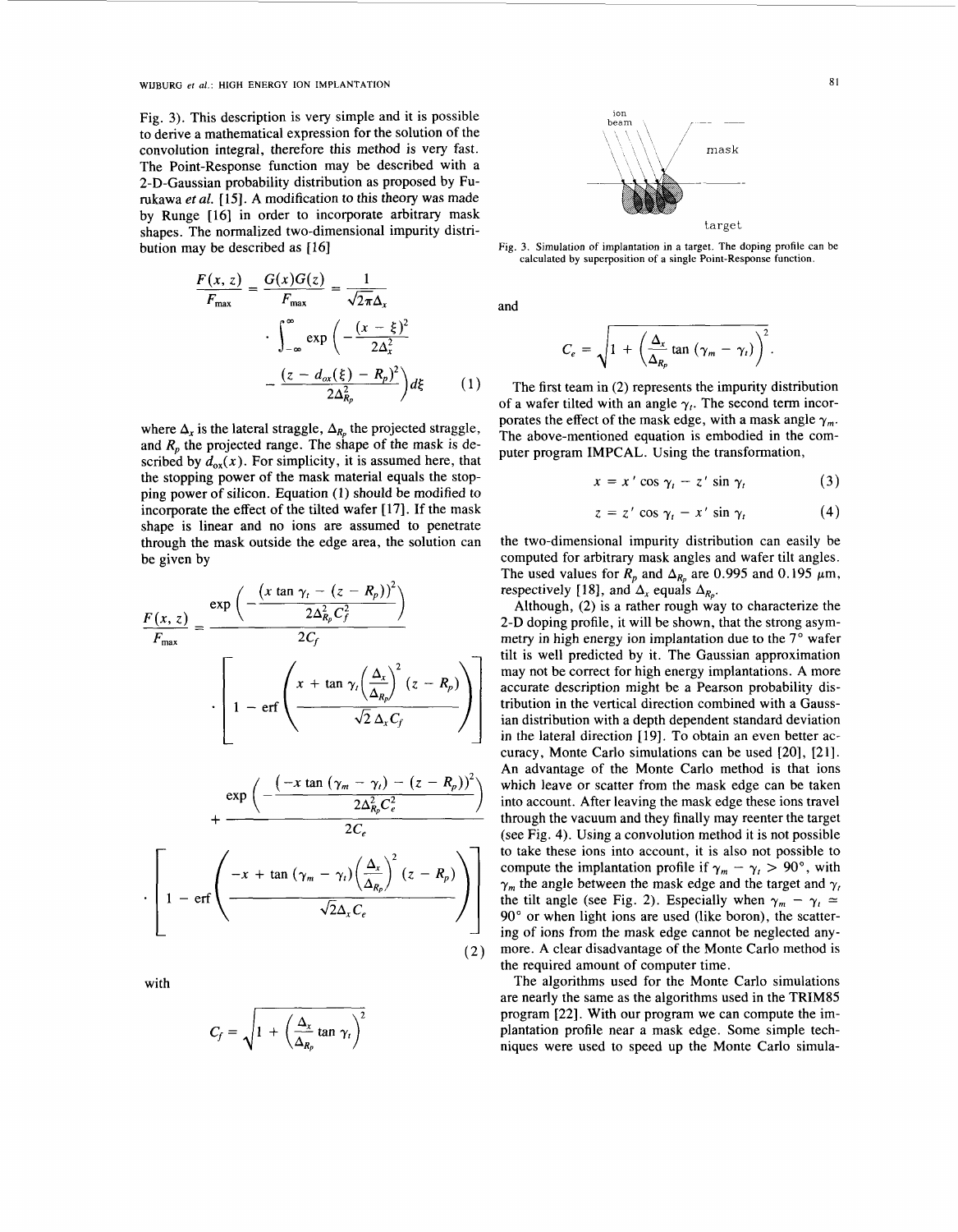

target

Fig. 4. Possible trajectories of ions implanted at a mask edge. Some ions may leave the mask and travel through vacuum before reentering the target.

tions. A computed table of scatter angles can be used more than once to compute an ion trajectory, rotation symmetry can be used and a computed ion trajectory can be used on several places along the x-axis **[23].** In our case five trajectories are computed using the same table of scatter angles, each trajectory is rotated **180"** around the implantation axis and each trajectory is used **200** times (number of grid points in  $x$ -direction) along the  $x$ -axis. So only one table of scatter angles is used to compute the positions of  $5 * 2 * 200 = 2000$  ions implanted in the simulation area. Ions leaving the mask edge are assumed to move rectilinear through the vacuum without losing energy, these ions may hit the target and then the ion trajectory can be continued in the target (see Fig. **4).** 

# IV. DISCUSSION

An SEM was used to study the influence of high energy ion implantation on the photoresist mask edges. For this purpose, both implanted and unimplanted wafers are broken in several small samples perpendicular to the series of long photoresist lines. This is done very carefully in order to avoid damaging of the photoresist. The photoresist is brittle and neatly cracks with the silicon wafer. The samples are coated to make them conductive to the electron beam. All samples with implanted and non-implanted photoresist show a nearly perpendicular mask edge; it is expected, that the mask edge angle is about 82–85<sup>°</sup>. From the SEM photographs we conclude that the shape of the mask edge is not changed due to the high energy implantation.

On the other hand, comparison of the implanted and non-implanted samples shows that the structure of the photoresist is strongly affected by the high energy implantation. It has been reported, that the structure of photoresist changes to disordered graphite by high dose ion implantation **[24].** Due to the 1-MeV phosphorus ions, the atomic bonds in the top of the photoresist layer are broken. Here the phosphorus ions lose their energy and come to rest. In the SEM photographs (Fig. 5) a sharp transition in the photoresist can be seen. Below the transition, just a few phosphorus ions come to rest and the photoresist is nearly undamaged. At that place the photoresist breaks as brittle as the sample with non-implanted photoresist. Above the transition the photoresist is fairly damaged by the high energy implanted phosphorus ions.





Fig. 5. **SEM** photographs **of** high-energy ion implanted resist after breaking. The transition shows where the photoresist is severely damaged. On the shadow side (a) it is a straight line, whereas on the incoming side, (b) shows a strong curvature.

The shape of the transition in the photoresist depends on the angle between the ion beam and the mask edge and can be compared with the computer plots of the Monte Carlo simulation (see Fig. 6). The results obtained by the SEM and the Monte Carlo simulations seem to be quite similar, the contours in [Fig. 6](#page-4-0) equal the shape of the transition in the SEM photographs remarkably well. In the case of nearly perpendicular mask edges, the 7° wafer tilt causes a strong difference between the shadow side and the incoming side. On the incoming side, the transition follows more or less the shape of the mask edge as predicted by the Monte Carlo simulation. On the shadow side the transition between the damaged and undamaged photoresist is almost a straight line as far as to the edge, this is also in agreement with the Monte Carlo simulations.

The ball-grooving technique can be used to measure junction depths. Using this technique the depth information is strongly improved. The result of a ball-grooved buried n-layer is given in [Fig. 7.](#page-5-0) In this figure, the uncolored circle represents the buried n-layer, the colored areas represent the p-doped substrate.

In our case, the ball-grooves are made at the mask edges resulting in an incomplete circle representing the buried n-layer. The part of the circle which is not completed corresponds with the part of the substrate which was covered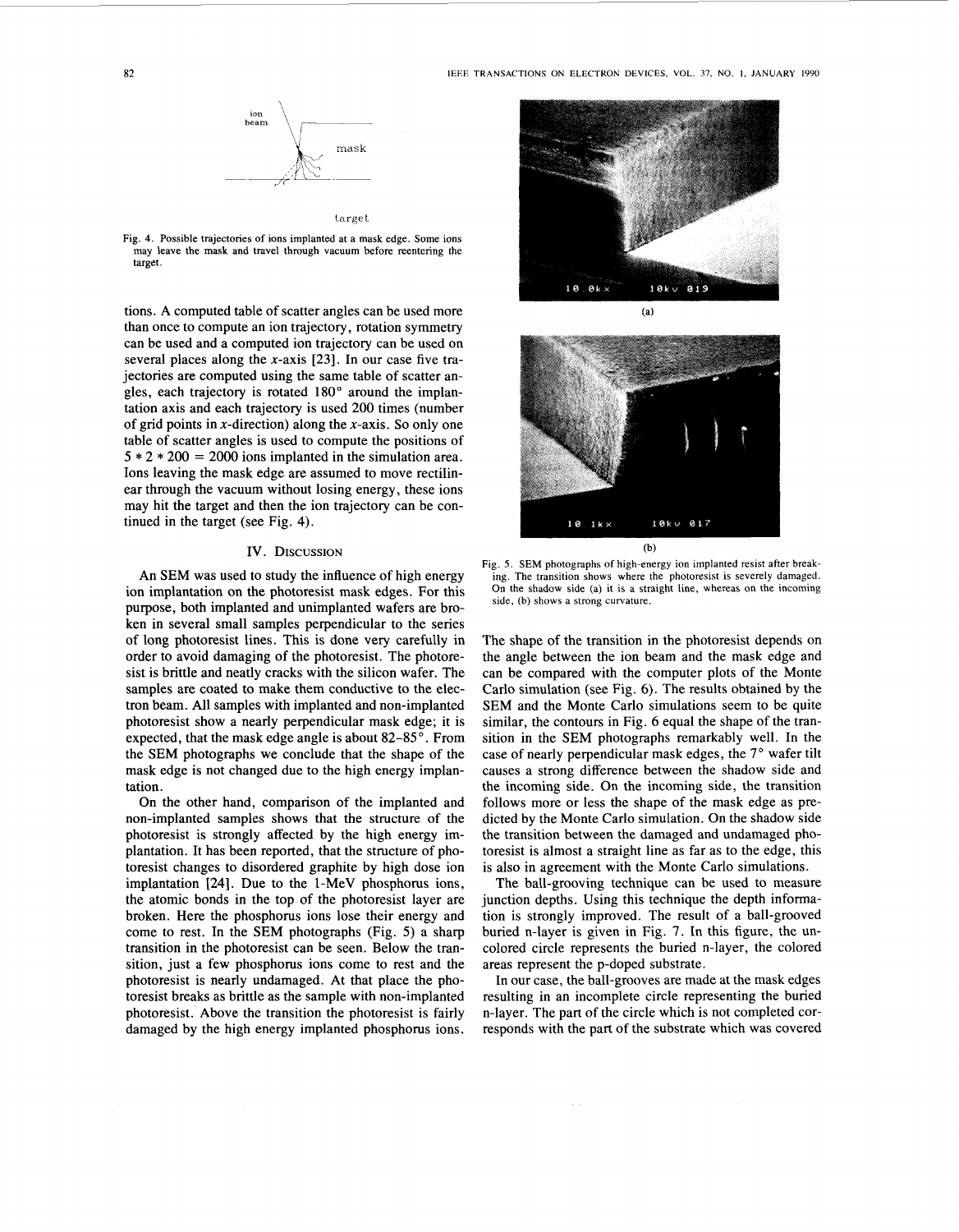<span id="page-4-0"></span>

**Fig. 6. Normalized doping profile in the mask of 1-MeV phosphorus implantation on (a) the shadow side and** (b) **the incoming side as simulated**  with Monte Carlo. The wafer tilt is 7° and the mask angle 85°.

with the mask during the ion implantation. In Fig. **8,** photographic magnifications of the part of the ball grooves, where the mask edges have been situated, are shown. On the incoming side, the arc, which visualizes the p-doped silicon at the surface, is crossed by an uncolored white trunk at the mask edge. This trunk goes from the buried n-doped layer up to the surface. Thus at this mask edge, the phosphorus ions locally exceed the background boron concentration of  $6 \times 10^{16}$  cm<sup>-3</sup>. The thickness of this trunk is about  $0.8 \mu m$ . On the shadow side, no trunk from the buried n-layer to the surface is observed. Therefore, the 1-MeV phosphorus ions under the mask edge of the shadow side are completely compensated by the back ground doping. This implies, that the  $2 \times 10^{13}$  cm<sup>-2</sup> implanted phosphorus ions do not result in a highly doped trunk from the buried layer to the surface. In fact the maximum phosphorus concentration in this trunk, if any, remains less than  $6 \times 10^{16}$  cm<sup>-3</sup>. It is difficult to measure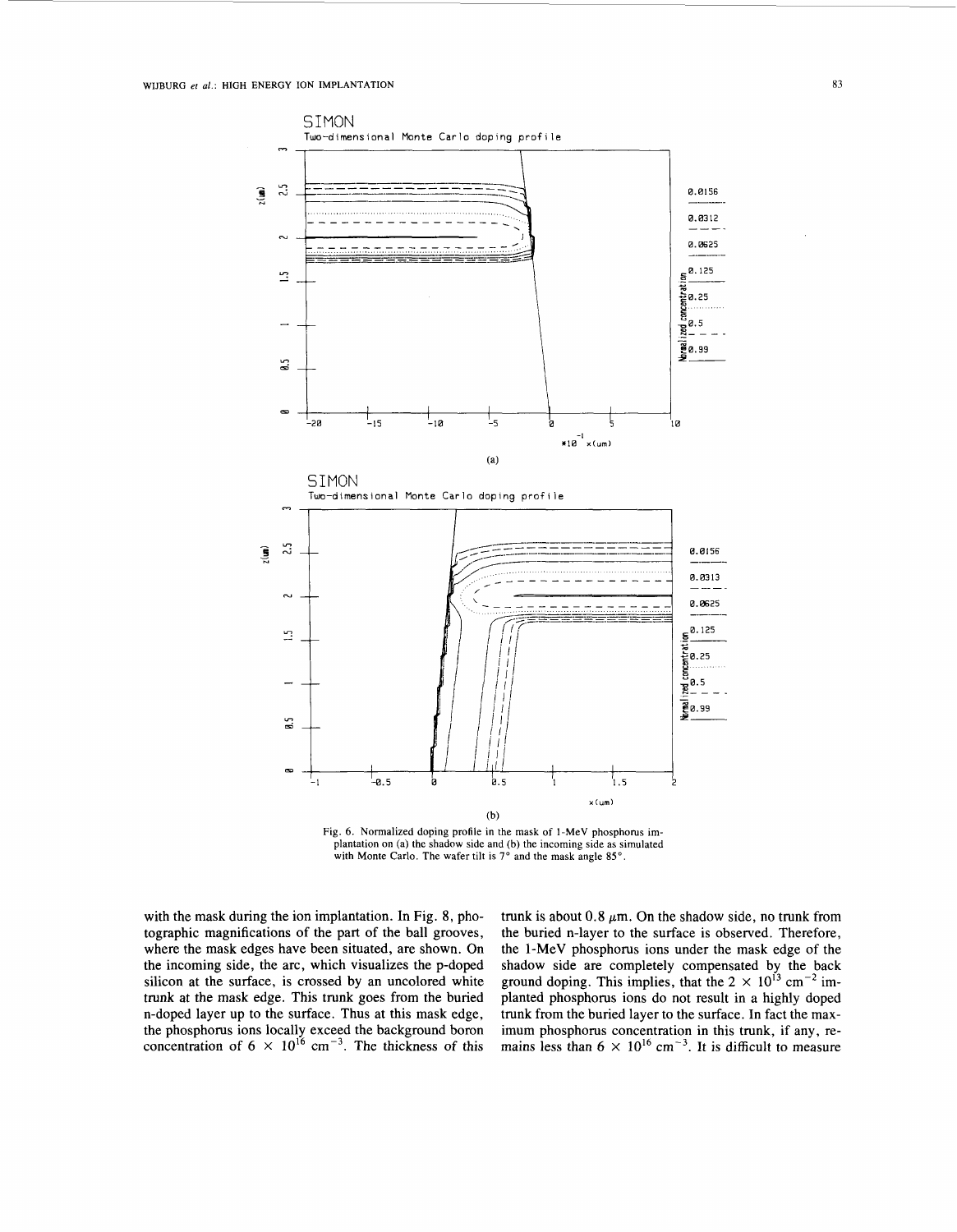<span id="page-5-0"></span>

Fig. 7. Schematic representation of the stained ball-grooves: (a) side view and; (b) top view. The buried n-layer is visible **as** a white colored circle.

the exact doping profile in the trunk. By tilting the wafer to different angles, lateral information can be gained [25], [26]. However, because of the small thickness of the trunk  $(0.8 \mu m)$ , medium concentrations and the danger of channeling [8], [9] when implanting into different directions, the concentration in the trunk cannot be measured with SIMS or SAM.

The simulation results very well agree with the experimental results as can be seen in Fig. 9. Both 2-D-Gaussian and Monte Carlo simulations predict a trunk from the buried layer up to the surface on the incoming side. The concentration in this trunk is 20 and 16 percent of the maximum concentration for the Gaussian and Monte Carlo simulation, respectively. On the shadow side, the Monte Carlo shows no trunk, but just a small bulge, as a result of the ions which leave the mask and reenter the target. In spite of the first-order approximation of the theory of Furukawa, the trunk of the Gaussian simulation astonishingly resembles the trunk of the Monte Carlo simulation. Only the small bulge is not predicted by the Gaussian simulation, but the concentration in this bulge is relatively low when compared with the maximum concentration in trunk. On the other side, the Gaussian distribution poorly predicts the lower side of the doping profile in vertical direction. This becomes more pronounced for high energy implantations, in which case a Pearson distribution should give better results [ 191.

In Fig. 10 the maximum doping concentration in the trunk at the surface normalized to the maximum doping



Fig. 8. Photographic magnifications **of** the ball-grooves at the mask edges. On the shadow side (a) there is no trunk. On the incoming side (b) a trunk is found from the buried n-layer **up** to the surface.

concentration in the substrate is given as a function of the wafer tilt and for two different mask angles. The relative concentration as simulated with the Gaussian method is about **20-30** percent higher than the concentration, which is simulated with the Monte Carlo method. It can be seen from Fig. 10, that in spite of a smaller wafer tilt, the concentration in the trunk will be considerably high. In the case of an edge of 90 degrees and a wafer tilt of  $0^{\circ}$  the Gaussian simulation predicts the absence of a trunk. On the other hand, the Monte Carlo simulation shows that due to the scattering of ions from the mask to the substrate a maximum surface concentration of about 2.2 percent of the maximum concentration occurs. If the wafer tilt is less than  $2.5^{\circ}$  then the maximum surface concentration is caused by the scattering of ions. This effect cannot be simulated with the Gaussian method.

### **V.** CONCLUSIONS

A strongly asymmetric doping profile at the mask edges is found in the case of high energy ion implantation due to the frequently used a **7"** wafer tilt. Neither nearly perpendicular (82-85°) photoresist masks nor fully anisotropical etched oxide masks are able to alleviate this problem.

High energy phosphorus implantations have been done in p-type wafers in order to form buried interconnect. The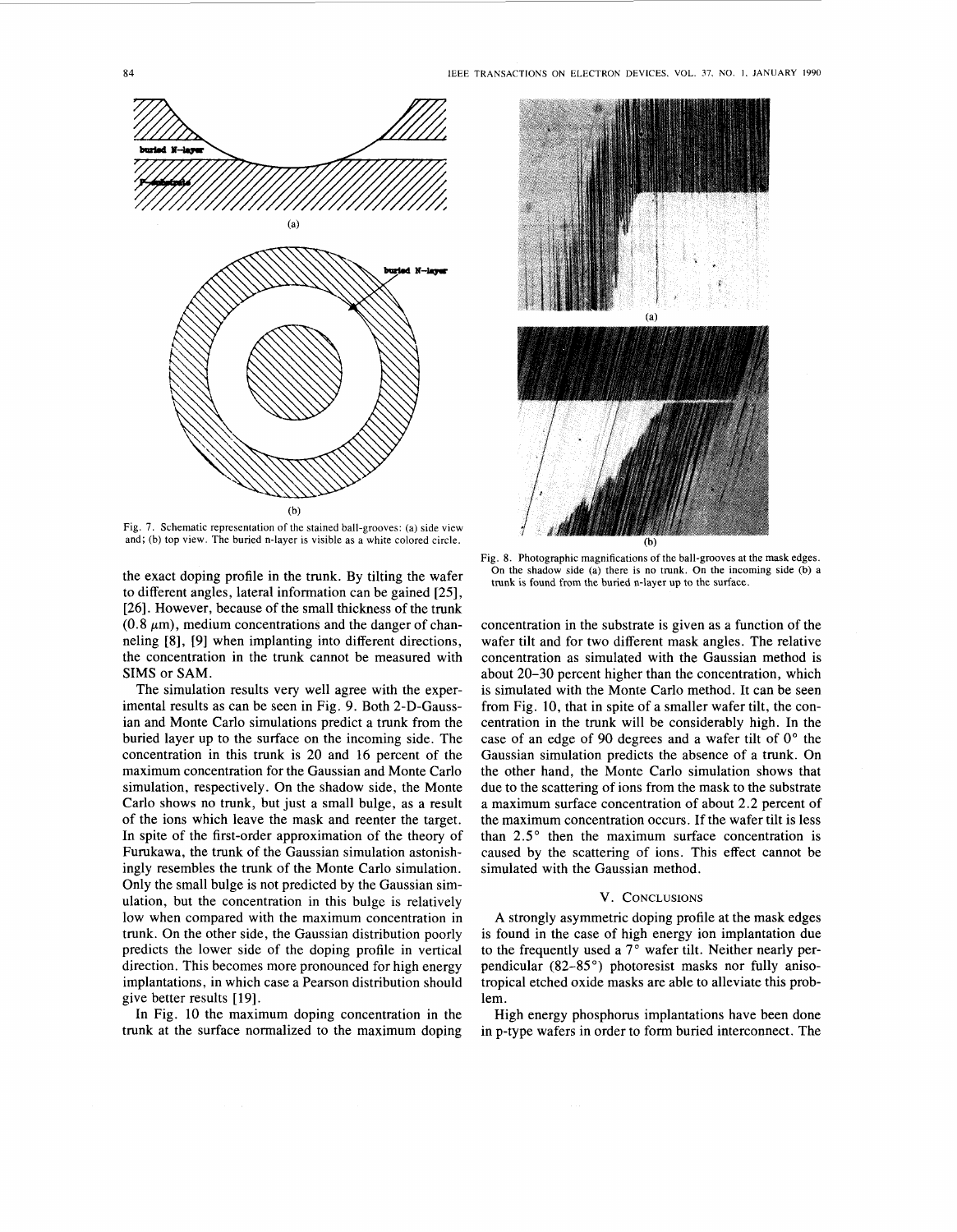

Fig. 9. Normalized doping profile of 1-MeV phosphorus implantation. On the shadow side (a) a lowly doped bulge is found according to Monte Carlo simulation. On the incoming side, Monte Carlo (b) simulation shows a trunk. (Fig. 9(c) is shown on p. 86).

high energy implanted phosphorus ions create a lot of damage in the photoresist mask, where they come to rest. After breaking the photoresist, this nicely visualizes the asymmetry at the two different mask edges. Besides, the influence of the 7° wafer tilt on the high energy implanted profile is experimentally shown by means of staining. On the incoming side of the mask edge, a trunk is found from the buried layer to the surface. In the case of a 85° mask

angle, the doping concentration in this trunk is about 20 percent of the maximum concentration in the buried layer. On the shadow side no trunk has been observed. This implies, that the concentration in this trunk, if any, is fully compensated by the background doping.

The existence of this mask edge dependent trunk is also demonstrated by 2-D-Gaussian and Monte Carlo simulations. Both simulations are in excellent agreement with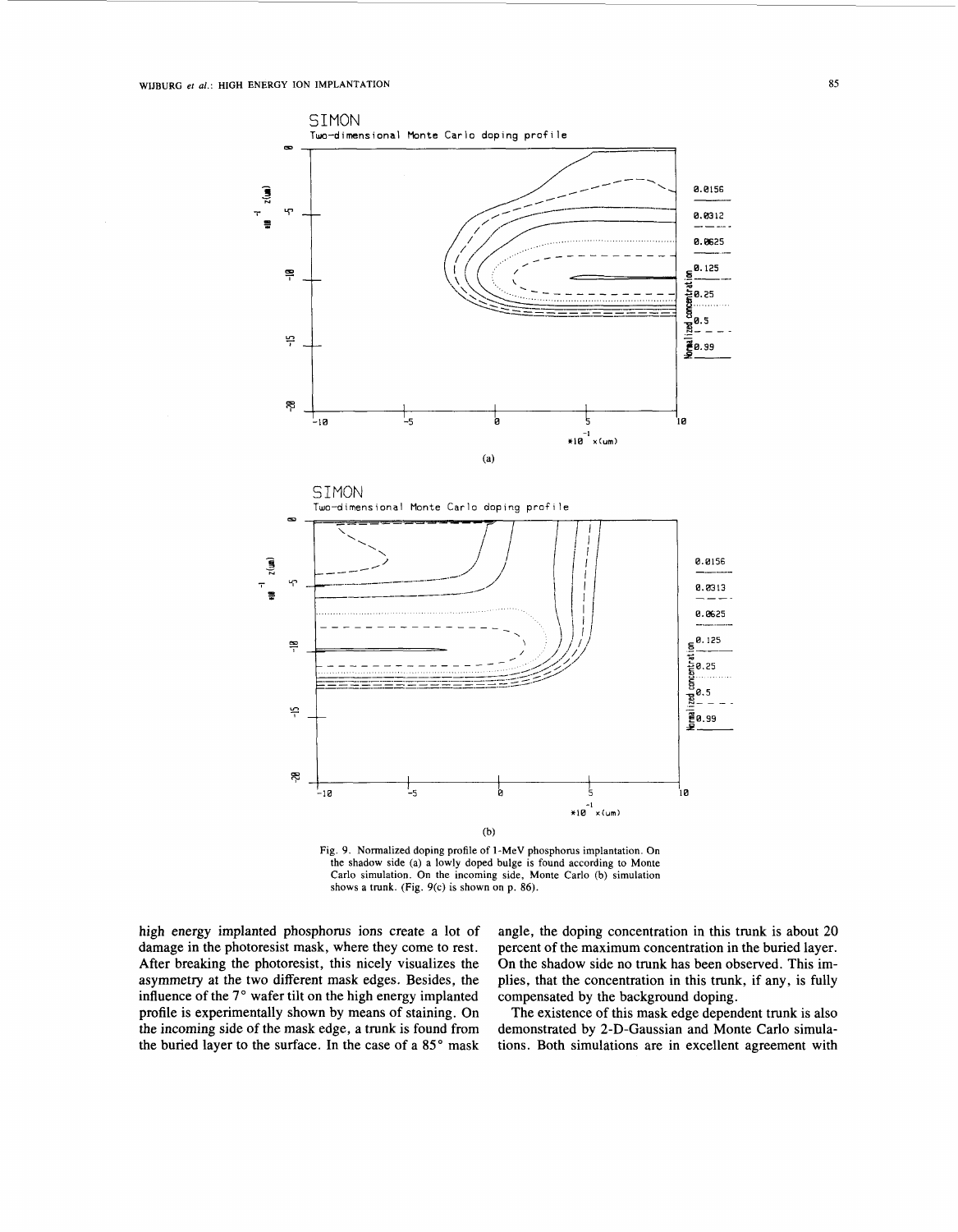

Fig. 9(c) On the incoming side, Gaussian simulation shows a trunk.



Fig. 10. The normalized maximum doping concentration in the trunk as **<sup>a</sup>** function of the wafer tilt **for** two different angles of the mask edge.

the experimental observed trunks. The trunk as predicted **ACKNOWLEDGMENT** by the Gaussian simulation is in nice agreement with the trunk as predicted by the Monte Carlo simulation.

The observed doping profile asymmetry **at** the mask edges restricts the application of high energy ion implantations. Buried interconnect in active areas cannot easily be made by simple ion implantation with high energy. In addition, CMOS-processes with retrograde wells may sufing voltage and the threshold voltage below the field **ox**ide. ED-28, pp. 1115-1119, 1981. fer from asymmetric characteristics concerning the [2] **J, y,** Chen, "Quadruple-u,ell CMOS **for VLSI** technology," *IEEE* 

The authors wish to thank E. van Schie and T. Aarnink for their helpful suggestions.

#### **REFERENCES**

- **[I]** R. D. Rung, C. J. Dell'Oca, and L. *G.* Walker, **"A** retrograde p-well **for** higher density CMOS," *IEEE Trans. Electron Devices,* **vol.**
- *Trans. Electron Devices,* vol. ED-31, pp. 910-919, 1984.
- **[3]** Y. Taur, *et al.,* **"A** self-aligned 1-pm-channel **CMOS** technology with